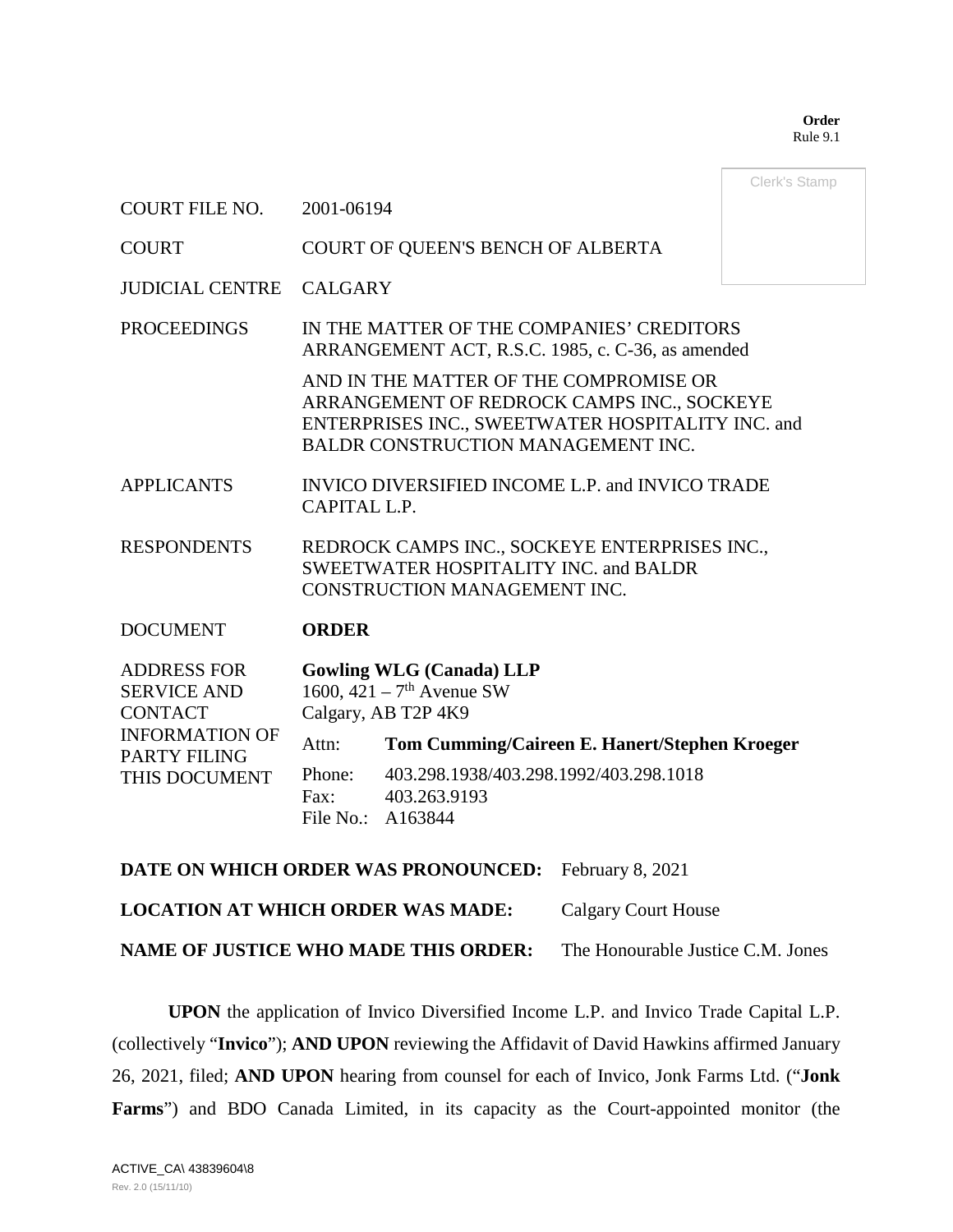"**Monitor**") of Redrock Camps Inc. ("**Redrock**") and the other Respondents, and not in its personal or corporate capacity; **IT IS HEREBY ORDERED THAT**:

- 1. Redrock shall promptly remit to the Monitor an amount equal to \$286,770.00 (the "**Funds**"), being the aggregate amount that Jonk Farms claims is owing to it by Redrock plus 10% (the "**Jonk Farms Claim**"), which Funds shall be held in trust in an interest bearing account by the Monitor in respect of the Jonk Farms Claim, and shall only be released in accordance with paragraph 5 of this Order, upon further Order of this Court, or in accordance with the written agreement of Jonk Farms, Redrock and Invico.
- 2. Upon the Monitor giving notice in writing to counsel for Jonk Farms that the Monitor has received and is holding the Funds in trust in accordance with paragraph 1 of this Order (the "**Monitor's Notice**"), Jonk Farms shall provide immediate and unimpeded access to all of the equipment that is owned by Redrock and stored on Jonk Farms' lands, including without limitation the equipment listed on **Schedule "A"** to this Order (collectively, the "**Equipment**"), and Redrock shall be entitled to immediately access to such lands in order to (a) prepare the Equipment for transportation, and (b) transport the Equipment as Redrock requires.
- 3. To the extent that Jonk Farms has an interest, claim or lien attaching to the Equipment securing or assuring payment of the Jonk Farms Claim, from and after the delivery to counsel for Jonk Farms of the Monitor's Notice, the Funds shall stand in place and stead of the Equipment, and any interest, claim or lien of Jonk Farms in and to the Equipment shall cease to attach to the Equipment and instead shall attach to the Funds. Jonk Farms and Invico may assert their respective claims against the Funds with the same priority as they had with respect to the Equipment immediately prior to the delivery of the Monitor's Notice. This Order, the remittance of the Funds to the Monitor by Redrock, and Redrock taking possession of the Equipment, shall be without prejudice to:
	- (a) Redrock's position that Jonk Farms has no interest, lien or claim in or to the Equipment or the Funds; and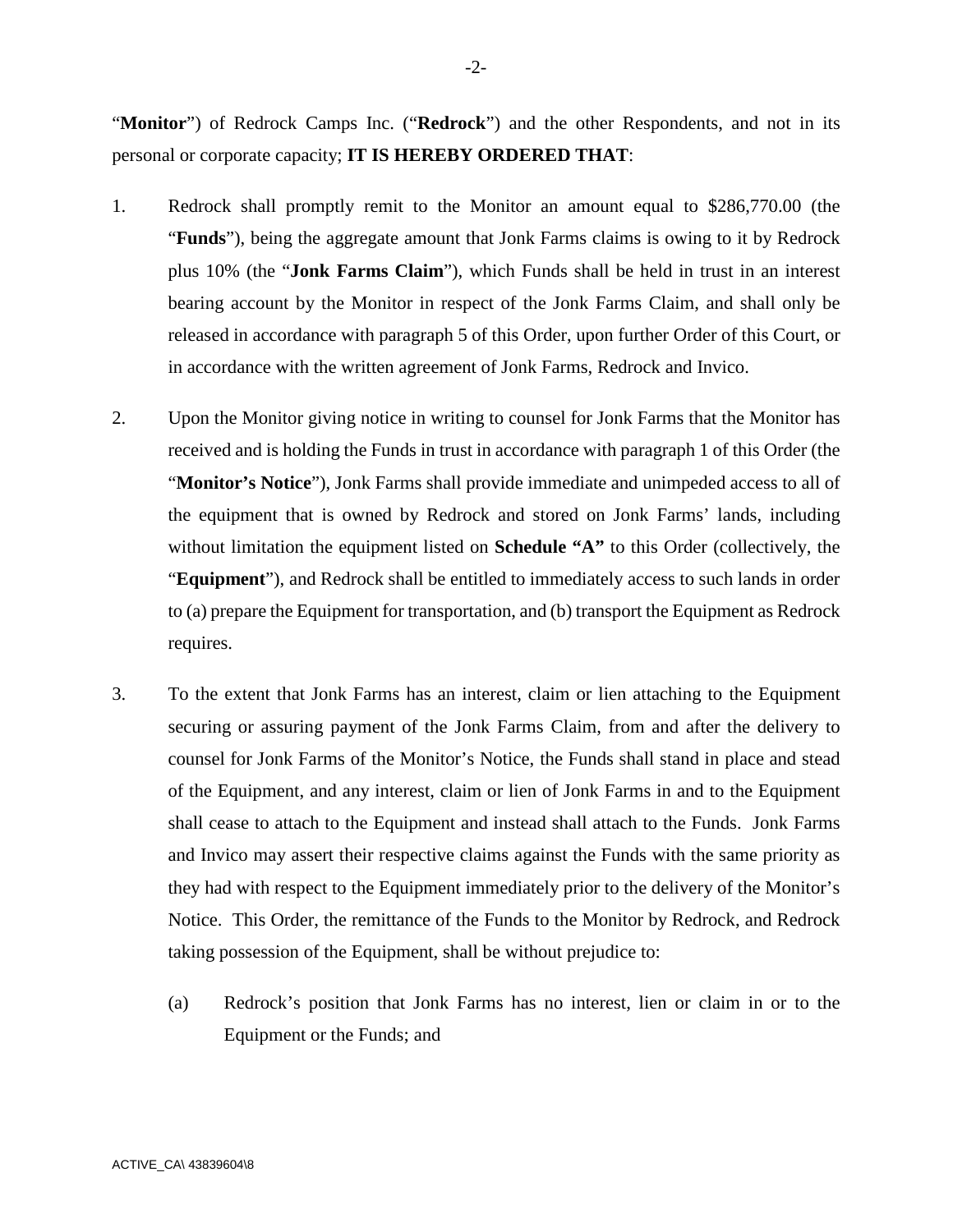- (b) the Jonk Farms Claim and any interest, lien, claim or right of Jonk Farms in or to any of the Equipment prior to the pronouncement of this Order and in and to the Funds hereafter.
- 4. Jonk Farms shall provide reasonable assistance to Redrock in locating the Equipment. In the event of a dispute between Redrock and Jonk Farms with respect to whether an item of equipment is included in the Equipment, Redrock or Jonk Farms may apply to this Court in these proceedings for a determination of the ownership thereof.
- 5. In the event that Jonk Farms does not file and serve an application with supporting evidence by way of an Affidavit and any legal argument for claiming entitlement to the Funds by March 5, 2021, or such later date as agreed to by counsel for Jonk Farms, Invico and the Monitor, the Monitor shall return the Funds to Redrock without further Order of the Court.
- 6. In the event that Jonk Farms objects to the Application of the Monitor filed January 27, 2021 in the within proceedings, or the Application of Invico filed January 27, 2021 in the within proceedings, Jonk Farms shall file and serve any application, supporting evidence by way of an Affidavit and any legal argument by February 11, 2021, and deliver its filed application, affidavit and legal argument to the office of the Honourable Justice Richard A. Neufeld by noon on February 12, 2021.

 $C$  and

J.C.Q.B.A.